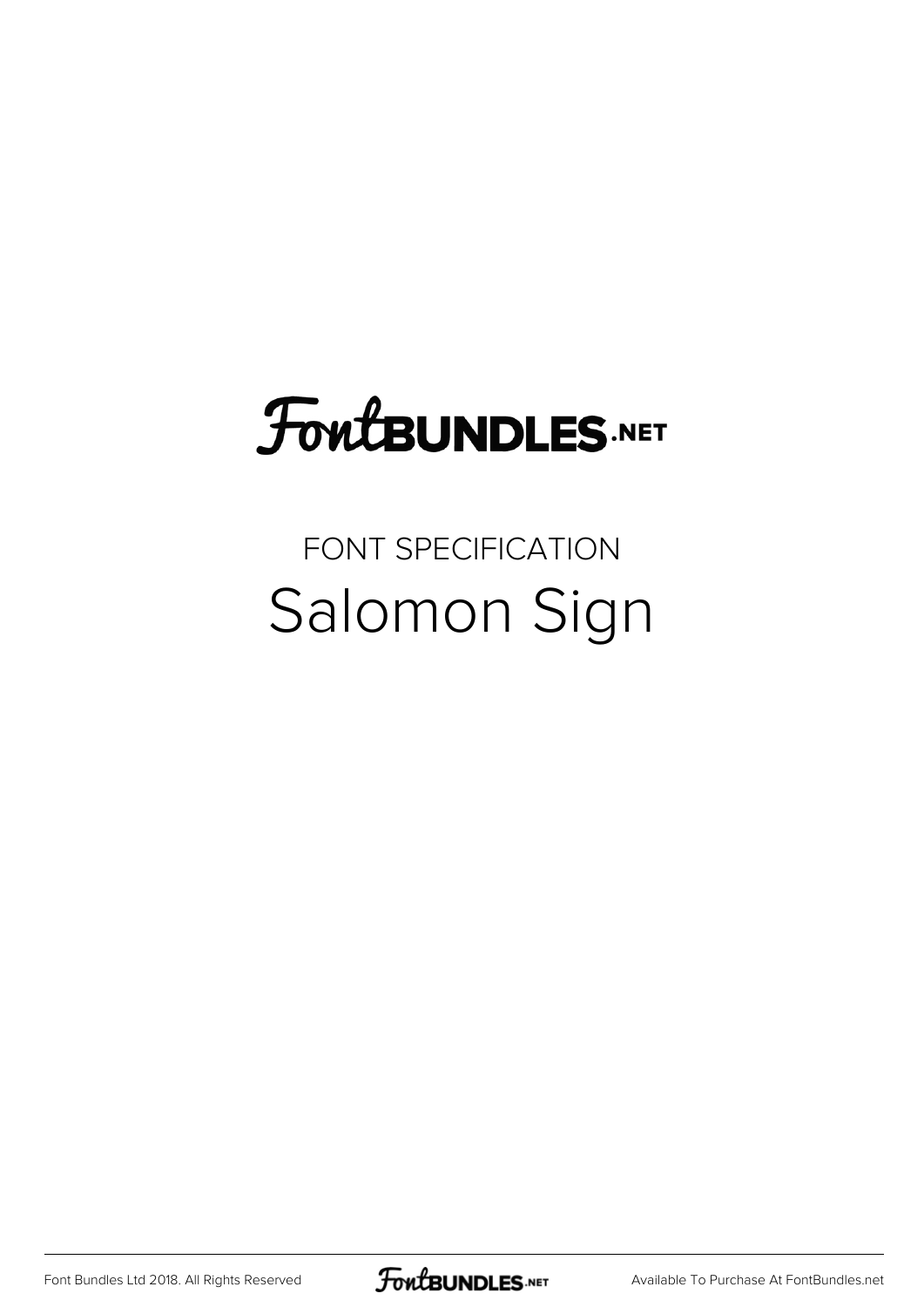## Salamon - Regular

**Uppercase Characters** 

## ABCDEFGHIJKLMNOPQRSTU VWXUZ

Lowercase Characters

abedefghijklmnop qr sturweryg

**Numbers** 

0123456789

Punctuation and Symbols



All Other Glyphs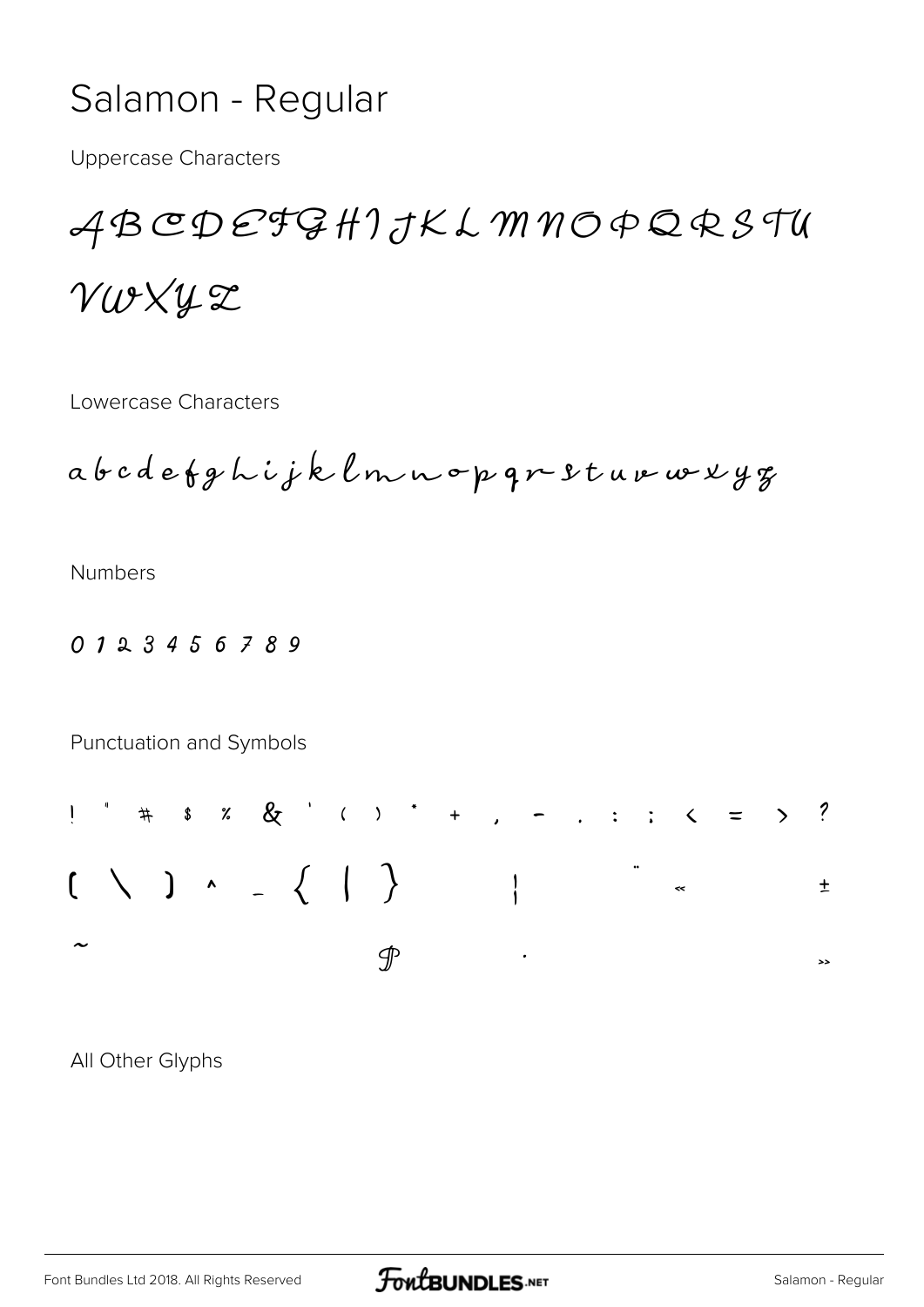